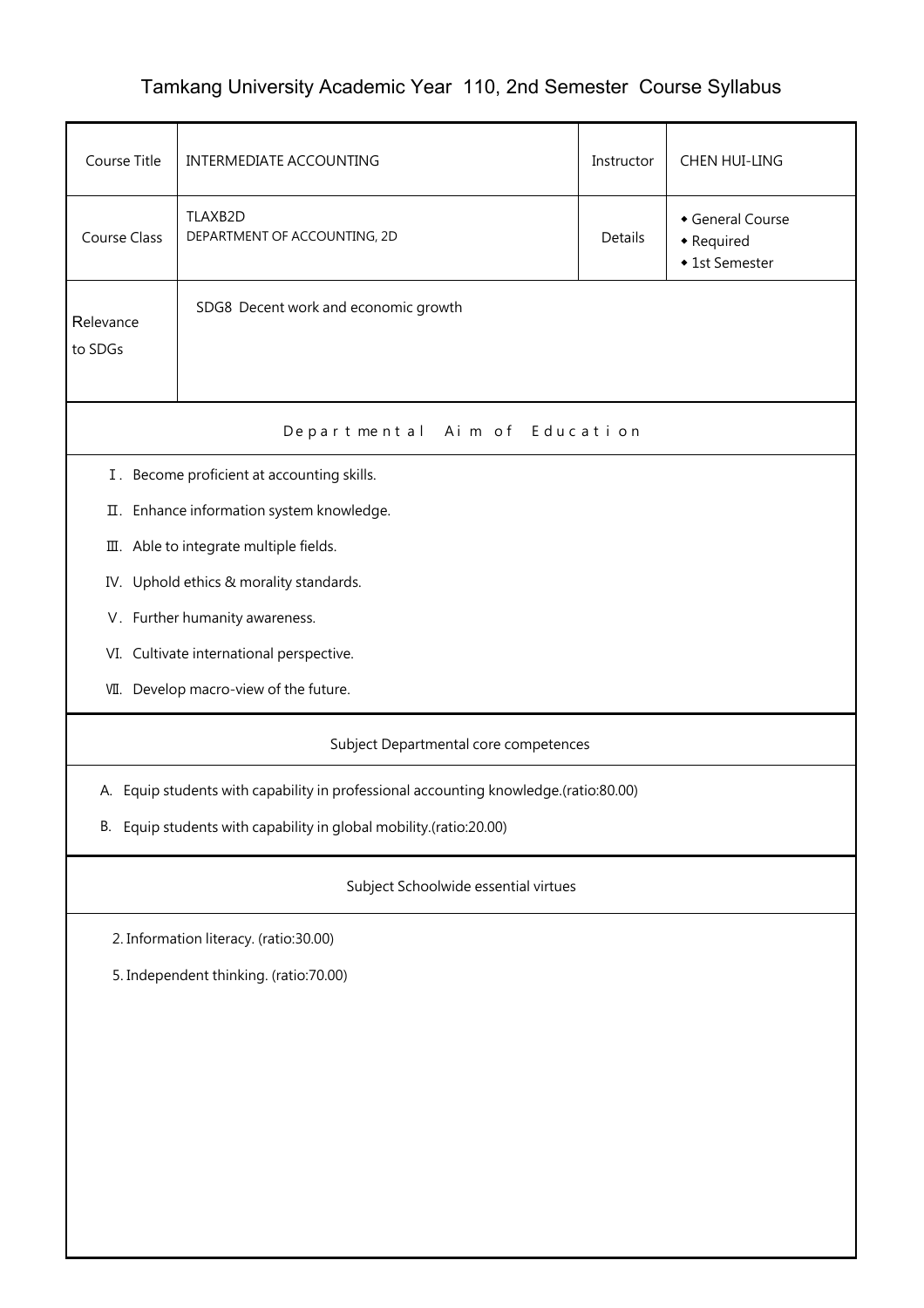|                                                                                                                                                                                                                                                                                                                                                                                                                                                                                                                                                                                                                                                                                                            | This is the further expanding course to a student who has completed Accounting I.<br>The course, in compliance with IFRS, aims at intermediate topics on IFRS<br>Standard-setting environment and the Conceptual Framework for Financial<br>Accounting, Presentation of Financial Statements, Accounting for Revenue,<br>Course<br>Inventories, Property, Plant and Equipment. It is designed to extend a student's<br>Introduction<br>knowledge of accounting measurement, recognition and reporting, and to<br>improve his or her ability in analyzing the accounting issues concerned. |                                                                                                          |                            |                                |                                          |  |  |
|------------------------------------------------------------------------------------------------------------------------------------------------------------------------------------------------------------------------------------------------------------------------------------------------------------------------------------------------------------------------------------------------------------------------------------------------------------------------------------------------------------------------------------------------------------------------------------------------------------------------------------------------------------------------------------------------------------|-------------------------------------------------------------------------------------------------------------------------------------------------------------------------------------------------------------------------------------------------------------------------------------------------------------------------------------------------------------------------------------------------------------------------------------------------------------------------------------------------------------------------------------------------------------------------------------------|----------------------------------------------------------------------------------------------------------|----------------------------|--------------------------------|------------------------------------------|--|--|
| The correspondences between the course's instructional objectives and the cognitive, affective,<br>and psychomotor objectives.<br>Differentiate the various objective methods among the cognitive, affective and psychomotor<br>domains of the course's instructional objectives.<br>I. Cognitive: Emphasis upon the study of various kinds of knowledge in the cognition of<br>the course's veracity, conception, procedures, outcomes, etc.<br>II. Affective : Emphasis upon the study of various kinds of knowledge in the course's appeal,<br>morals, attitude, conviction, values, etc.<br>III. Psychomotor: Emphasis upon the study of the course's physical activity and technical<br>manipulation. |                                                                                                                                                                                                                                                                                                                                                                                                                                                                                                                                                                                           |                                                                                                          |                            |                                |                                          |  |  |
| No.                                                                                                                                                                                                                                                                                                                                                                                                                                                                                                                                                                                                                                                                                                        |                                                                                                                                                                                                                                                                                                                                                                                                                                                                                                                                                                                           |                                                                                                          | <b>Teaching Objectives</b> |                                | objective methods                        |  |  |
| $\mathbf{1}$                                                                                                                                                                                                                                                                                                                                                                                                                                                                                                                                                                                                                                                                                               | οf                                                                                                                                                                                                                                                                                                                                                                                                                                                                                                                                                                                        | To develop an in-depth understanding of the principles and practice<br>Cognitive<br>financial accounting |                            |                                |                                          |  |  |
| 2                                                                                                                                                                                                                                                                                                                                                                                                                                                                                                                                                                                                                                                                                                          | To develop the skills necessary for accounting measurement and<br>Psychomotor<br>recognition                                                                                                                                                                                                                                                                                                                                                                                                                                                                                              |                                                                                                          |                            |                                |                                          |  |  |
| 3                                                                                                                                                                                                                                                                                                                                                                                                                                                                                                                                                                                                                                                                                                          | To develop the skills necessary to prepare, present and analyze<br>Psychomotor<br>accounting statements                                                                                                                                                                                                                                                                                                                                                                                                                                                                                   |                                                                                                          |                            |                                |                                          |  |  |
| 4                                                                                                                                                                                                                                                                                                                                                                                                                                                                                                                                                                                                                                                                                                          | To improve an ability in accounting problem-solving and judgment<br>Cognitive                                                                                                                                                                                                                                                                                                                                                                                                                                                                                                             |                                                                                                          |                            |                                |                                          |  |  |
|                                                                                                                                                                                                                                                                                                                                                                                                                                                                                                                                                                                                                                                                                                            | The correspondences of teaching objectives : core competences, essential virtues, teaching methods, and assessment                                                                                                                                                                                                                                                                                                                                                                                                                                                                        |                                                                                                          |                            |                                |                                          |  |  |
| No.                                                                                                                                                                                                                                                                                                                                                                                                                                                                                                                                                                                                                                                                                                        | Core Competences                                                                                                                                                                                                                                                                                                                                                                                                                                                                                                                                                                          |                                                                                                          | <b>Essential Virtues</b>   | <b>Teaching Methods</b>        | Assessment                               |  |  |
| 1                                                                                                                                                                                                                                                                                                                                                                                                                                                                                                                                                                                                                                                                                                          | AB                                                                                                                                                                                                                                                                                                                                                                                                                                                                                                                                                                                        |                                                                                                          | 25                         | Lecture, Discussion, Practicum | Testing, Study<br>Assignments, Practicum |  |  |
| 2                                                                                                                                                                                                                                                                                                                                                                                                                                                                                                                                                                                                                                                                                                          | AB                                                                                                                                                                                                                                                                                                                                                                                                                                                                                                                                                                                        |                                                                                                          | 25                         | Lecture, Discussion, Practicum | Testing, Study<br>Assignments, Practicum |  |  |
| 3                                                                                                                                                                                                                                                                                                                                                                                                                                                                                                                                                                                                                                                                                                          | A                                                                                                                                                                                                                                                                                                                                                                                                                                                                                                                                                                                         |                                                                                                          | 2                          | Lecture, Discussion, Practicum | Testing, Study<br>Assignments, Practicum |  |  |
| 4                                                                                                                                                                                                                                                                                                                                                                                                                                                                                                                                                                                                                                                                                                          | A                                                                                                                                                                                                                                                                                                                                                                                                                                                                                                                                                                                         |                                                                                                          | 5                          | Lecture, Discussion, Practicum | Testing, Study<br>Assignments, Practicum |  |  |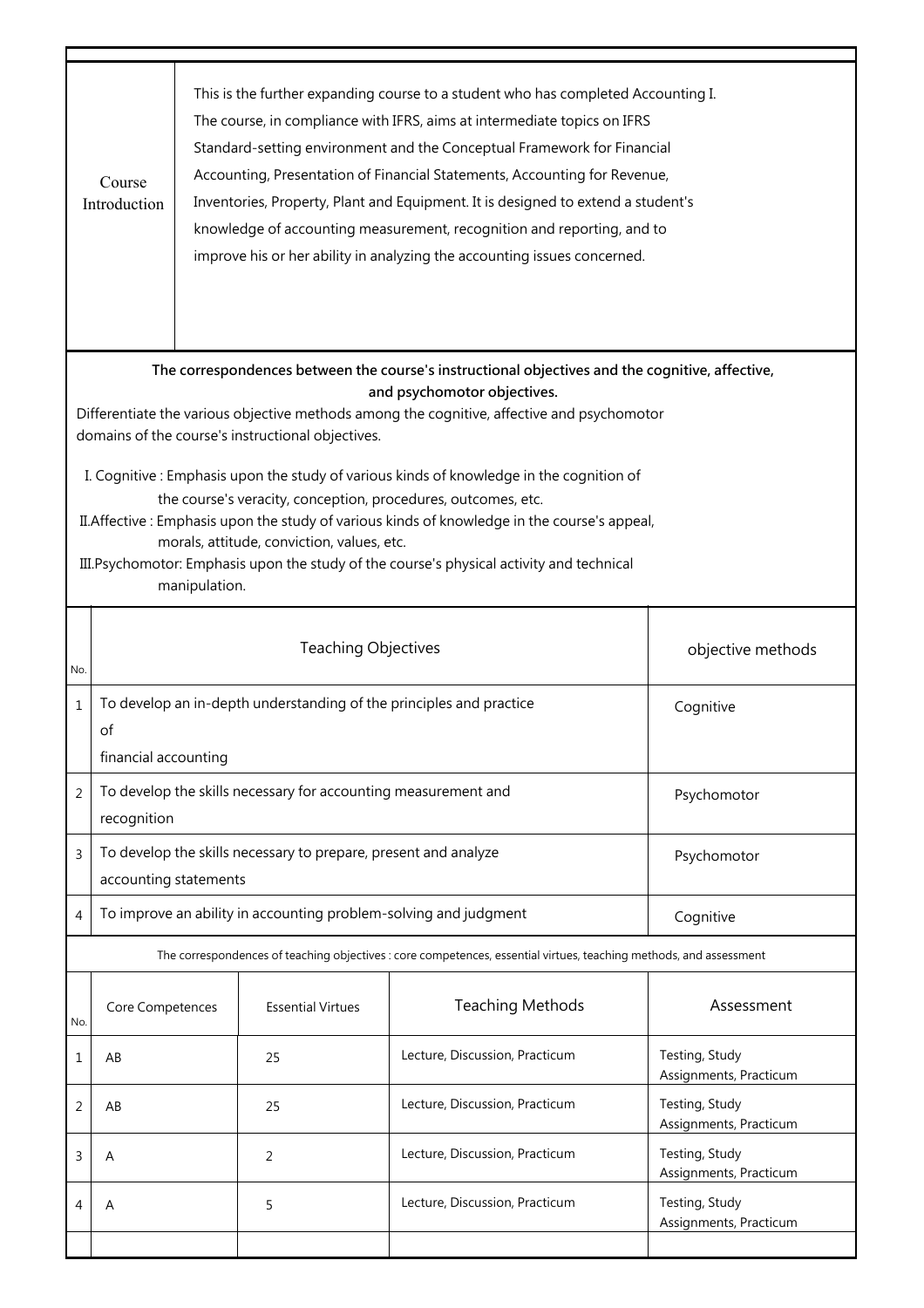| Course Schedule |                               |                                                                                  |        |  |  |
|-----------------|-------------------------------|----------------------------------------------------------------------------------|--------|--|--|
| Week            | Date                          | <b>Course Contents</b>                                                           | Note   |  |  |
| 1               | $111/02/21$ ~<br>111/02/25    | Chapter 1: Financial Reporting and Accounting<br>Review exam<br>Standards        |        |  |  |
| 2               | $111/02/28 \sim$<br>111/03/04 | Chapter 2: Conceptual Framework for Financial<br>Reporting                       |        |  |  |
| 3               | $111/03/07 \sim$<br>111/03/11 | Chapter 18: Revenue Recognition                                                  |        |  |  |
| 4               | $111/03/14$ ~<br>111/03/18    | Chapter 18: Revenue Recognition                                                  |        |  |  |
| 5               | $111/03/21$ ~<br>111/03/25    | Chapter 18: Revenue Recognition                                                  |        |  |  |
| 6               | $111/03/28$ ~<br>111/04/01    | Chapter 4: Income Statement and Related Information                              | LO4不講授 |  |  |
| 7               | $111/04/04 \sim$<br>111/04/08 | Chapter 5: Statement of Financial Position and<br><b>Statement of Cash Flows</b> | Exam 1 |  |  |
| 8               | $111/04/11 \sim$<br>111/04/15 | Chapter 7: Cash and Receivables                                                  | LO3不講授 |  |  |
| 9               | $111/04/18$ ~<br>111/04/22    | Chapter 7: Cash and Receivables                                                  |        |  |  |
| 10              | $111/04/25$ ~<br>111/04/29    | Midterm Exam Week                                                                |        |  |  |
| 11              | $111/05/02 \sim$<br>111/05/06 | Chapter 8: Valuation of Inventories: A Cost-Basis<br>Approach                    | 附錄A不講  |  |  |
| 12              | $111/05/09$ ~<br>111/05/13    | Chapter 9: Inventories: Additional Valuation Issues                              |        |  |  |
| 13              | $111/05/16$ ~<br>111/05/20    | Chapter 10: Acquisition and Disposition of Property,<br>Plant, and Equipment     |        |  |  |
| 14              | $111/05/23 \sim$<br>111/05/27 | Chapter 11: Depreciation, Impairments, and Depletion<br>(補充現金產生單位減損)             | Exam 2 |  |  |
| 15              | $111/05/30 \sim$<br>111/06/03 | Chapter 11: Depreciation, Impairments, and Depletion<br>(補充現金產生單位減損)             |        |  |  |
| 16              | $111/06/06$ ~<br>111/06/10    | Chapter 12: Intangible Assets                                                    |        |  |  |
| 17              | $111/06/13 \sim$<br>111/06/17 | Chapter 12: Intangible Assets                                                    |        |  |  |
| 18              | $111/06/20 \sim$<br>111/06/24 | Final Exam Week                                                                  |        |  |  |
|                 |                               |                                                                                  |        |  |  |